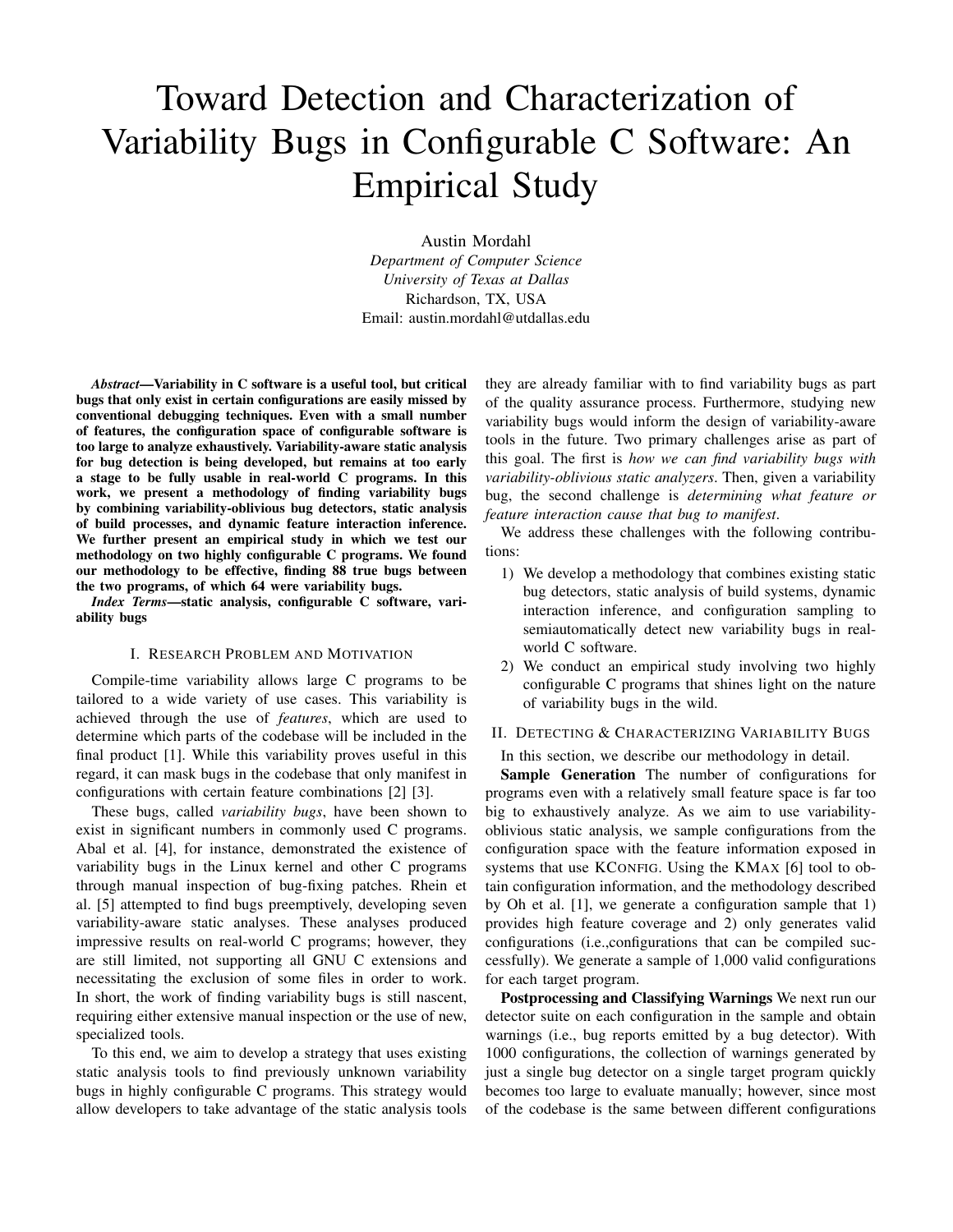

Fig. 1. Number of bugs plotted against degree of feature interaction. The latter refers to the number of features are associated with the bug. *Generic* refers to non-variability bugs.

of the same program, there will be many duplicated warnings in the collection. By generating a hash value for each bug report, and comparing those hashes to weed out duplicates, we reduce the number of warnings to a manageable level. We next manually classify the unique warnings as true or false, referring to the reported location and description. We repeat this process for each bug detector.

Determining Feature Interactions We use a semiautomatic approach to determine feature interactions for true positive bugs, combining dynamic feature inference using IGEN [7] and manual code inspection. IGEN uses the list of configurations in which a bug occurred to infer the feature constraints that give those configurations. The combined approach allows us to effectively determine the feature interactions responsible for all found bugs with high precision.

Tools and Target Programs When choosing target programs for the empirical study, our goal was to find software that is 1) highly configurable, 2) under active maintenance, and 3) exposes feature constraints through KCONFIG. We thus chose two programs: axTLS 2.1.4 [8], which provides 84 features and  $2.0 \times 10^{12}$  possible configurations; and Toybox 0.7.5 [9], which provides 316 features and  $1.4 \times 10^{81}$  possible configurations. Similarly, when choosing static analysis tools to use, we wanted tools that 1) work on C code, 2) emit bug warnings instead of other code quality metrics, and 3) are free to use. The third criterion we enforced to ease reproducibility. The three static analysis tools we settled on are cppcheck 1.72 [10], Facebook Infer 0.15.0 [11], and clang 4.0's built-in static analyzer [12].

#### III. RESULTS AND FUTURE WORK

#### *A. Results*

In total we have found 88 bugs. 42 are from Toybox, and 46 are from axTLS. Of these bugs, 64 are variability bugs, 16 of which are caused by the conjunction of two or more features. Over half of the variability bugs are caused by enabling or disabling a single feature, with bug count decreasing as the number of features increases (see Figure 1).

Out of all found variability bugs, seven of them are associated with one or more disabled features: three are associated with only disabled features, and the other four are associated



Fig. 2. Number of times a feature is involved in a bug-causing interaction plotted against feature. Feature names are excluded for readability, but each vertical bar represents one feature.

with some combination of enabled and disabled features. All seven of these bugs are in axTLS (all Toybox bugs were only associated with enabled features). This means while one could find all of the bugs we found on Toybox by running our detector suite on Toybox's *allyesconfig*, neither the *allyesconfig* nor the *allnoconfig* provided with these programs are sufficient to find bugs in axTLS. Whether the configuration information of a program could be used to choose whether to analyze the *allyesconfig* or sample the configuration space is an interesting question for future studies.

We also observe from Figure 2 that axTLS' features tend to be involved in more complex bug-causing interactions than those in Toybox. This is likely because of how features are used in these programs: Toybox's features are more independent of each other than those in axTLS. These data suggest that the implementation of variability can affect the nature of variability bugs in a program; how exactly this happens is an interesting research question, which we plan to address by running our experiments on more programs.

### *B. Evaluation and Future Work*

Overall, our results suggest that variability-oblivious static analysis can be used to find variability bugs in C software. We are continuing to expand the scope of the empirical study by adding more target programs and bug detectors. Namely, we have added BusyBox 1.28.0 [13] and the Linux kernel 4.17.6 [14] as additional target programs, and CBMC 5.3 [15] and IKOS 1.3.r1.dd5a747 [16] as additional bug checkers. This should give us a fuller look at the nature of variability bugs across a variety of programs, and enable us to make further inferences about how the implementation of variability affects the nature of variability bugs. We also plan to make our bug database available in the near future, to provide a benchmark for future works to compare against. We will add to this database as we obtain results from more programs and tools.

#### ACKNOWLEDGMENT

This research is supported by NSF-1816951.